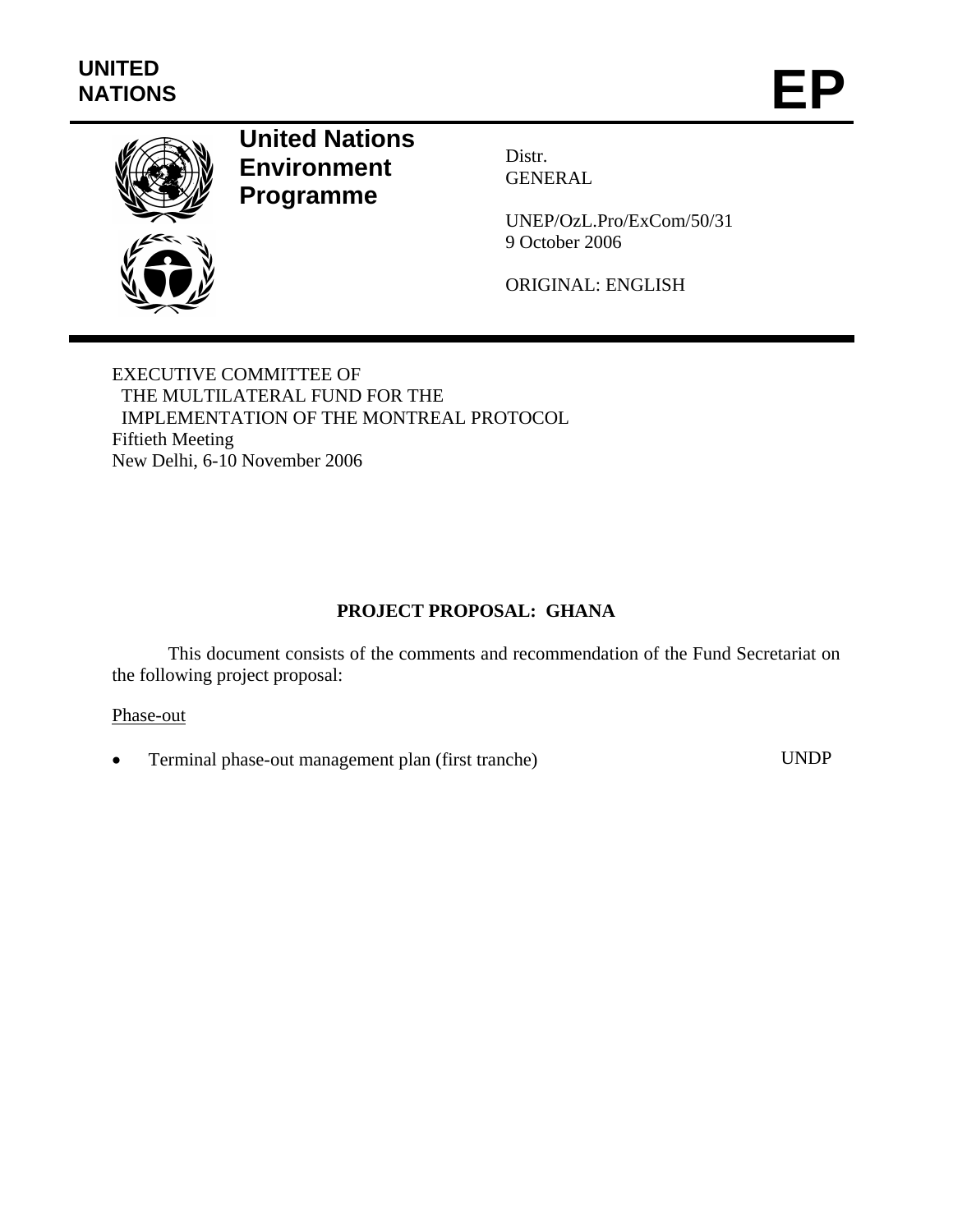# **PROJECT EVALUATION SHEET – MULTI-YEAR PROJECTS GHANA**

| PROJECT TITLE                                                        | <b>BILATERAL/IMPLEMENTING AGENCY</b> |
|----------------------------------------------------------------------|--------------------------------------|
| Terminal phase-out management plan (first tranche)                   | <b>UNDP</b>                          |
| <b>SUB-PROJECT TITLES</b>                                            |                                      |
| (a) Public awareness and information dissemination to stakeholders   | <b>UNDP</b>                          |
| (b) Refrigeration training, certification and code of good practices | <b>UNDP</b>                          |
| (c) Training programme for customs officers                          | <b>UNDP</b>                          |
| (d) Mobile air-conditioning sector recovery & recycling              | <b>UNDP</b>                          |
| (e) Retrofit of domestic & small commercial refrigerators to HC      | <b>UNDP</b>                          |
| (f) Retrofit of car air-conditioning equipment                       | <b>UNDP</b>                          |
| (g) Financial incentive package for commercial sector end-users      | <b>UNDP</b>                          |
| (h) Monitoring and management of national ODS phase-out plan         | <b>UNDP</b>                          |

**NATIONAL CO-ORDINATING AGENCY:** National Ozone Unit, Environmental Protection Agency

#### **LATEST REPORTED CONSUMPTION DATA FOR ODS ADDRESSED IN PROJECT A: ARTICLE-7 DATA (ODP TONNES, 2005**, **AS OF SEPTEMBER 2006)**

| $\Gamma$ CFC-12 | 17.5 |                                                                                 |  |
|-----------------|------|---------------------------------------------------------------------------------|--|
|                 |      | <b>COUNTRY PROGRAMME SECTORAL DATA (ODP TONNES, 2005, AS OF SEPTEMBER 2006)</b> |  |

| odo<br>פעט | Aerosol | Foam | $\overline{\phantom{a}}$<br>Ret<br>Servicing<br>Λc | $\cap \cap \cap$<br>UDS | $\sim$<br>Solvents | agent<br>Process | Fumigant |
|------------|---------|------|----------------------------------------------------|-------------------------|--------------------|------------------|----------|
| $-1$<br>້  |         |      | $ -$<br>$\cdot\cdot\cdot$                          |                         |                    |                  |          |

#### **CFC consumption remaining eligible for funding (ODP tonnes)**

**CURRENT YEAR BUSINESS PLAN:** Total funding US \$185,000: total phase-out 5.0 ODP tonnes.

| PROJECT DATA                                 |                                               | 2006    | 2007    | 2008         | 2009         | 2010           | <b>Total</b> |
|----------------------------------------------|-----------------------------------------------|---------|---------|--------------|--------------|----------------|--------------|
| <b>CFC</b>                                   | <b>Montreal Protocol limits</b>               | 17.8    | 5.34    | 5.34         | 5.34         | 0              |              |
|                                              | Annual consumption limit                      | 17.5    | 5.34    | 5.34         | 5.34         | $\Omega$       |              |
| (ODP)<br>tonnes)                             | Annual phase-out from ongoing projects        |         |         |              |              |                |              |
|                                              | Annual phase-out newly addressed              |         |         |              |              |                |              |
|                                              | Annual unfunded phase-out                     |         |         |              |              |                |              |
|                                              | TOTAL ODS CONSUMPTION TO BE PHASED OUT        |         |         |              |              |                |              |
|                                              | Total ODS consumption to be phased-in (HCFCs) |         |         |              |              |                |              |
| Project cost as originally submitted (US \$) |                                               |         |         |              |              |                |              |
| Final project costs (US \$):                 |                                               |         |         |              |              |                |              |
| Funding for UNDP                             |                                               | 204,394 | 140,500 | $\Omega$     | 0            | $\Omega$       | 344,894      |
| <b>Total project funding</b>                 |                                               | 204,394 | 140,500 | $\mathbf{0}$ |              | 0              | 344,894      |
|                                              | Final support costs (US \$):                  |         |         |              |              |                |              |
| Support cost for UNDP                        |                                               | 15,330  | 10,538  | $\Omega$     | $\Omega$     | $\overline{0}$ | 25,868       |
| <b>Total support costs</b>                   |                                               | 15,330  | 10,538  | $\mathbf{0}$ | 0            | $\bf{0}$       | 25,868       |
|                                              | TOTAL COST TO MULTILATERAL FUND (US \$)       | 219,724 | 151,038 | $\mathbf{0}$ | $\mathbf{0}$ | $\bf{0}$       | 370,762      |
|                                              | Final project cost effectiveness (US \$/kg)   |         |         |              |              |                |              |

**FUNDING REQUEST:** Approval of funding for the first tranche (2006) as indicated above.

**SECRETARIAT'S RECOMMENDATION Blanket approval**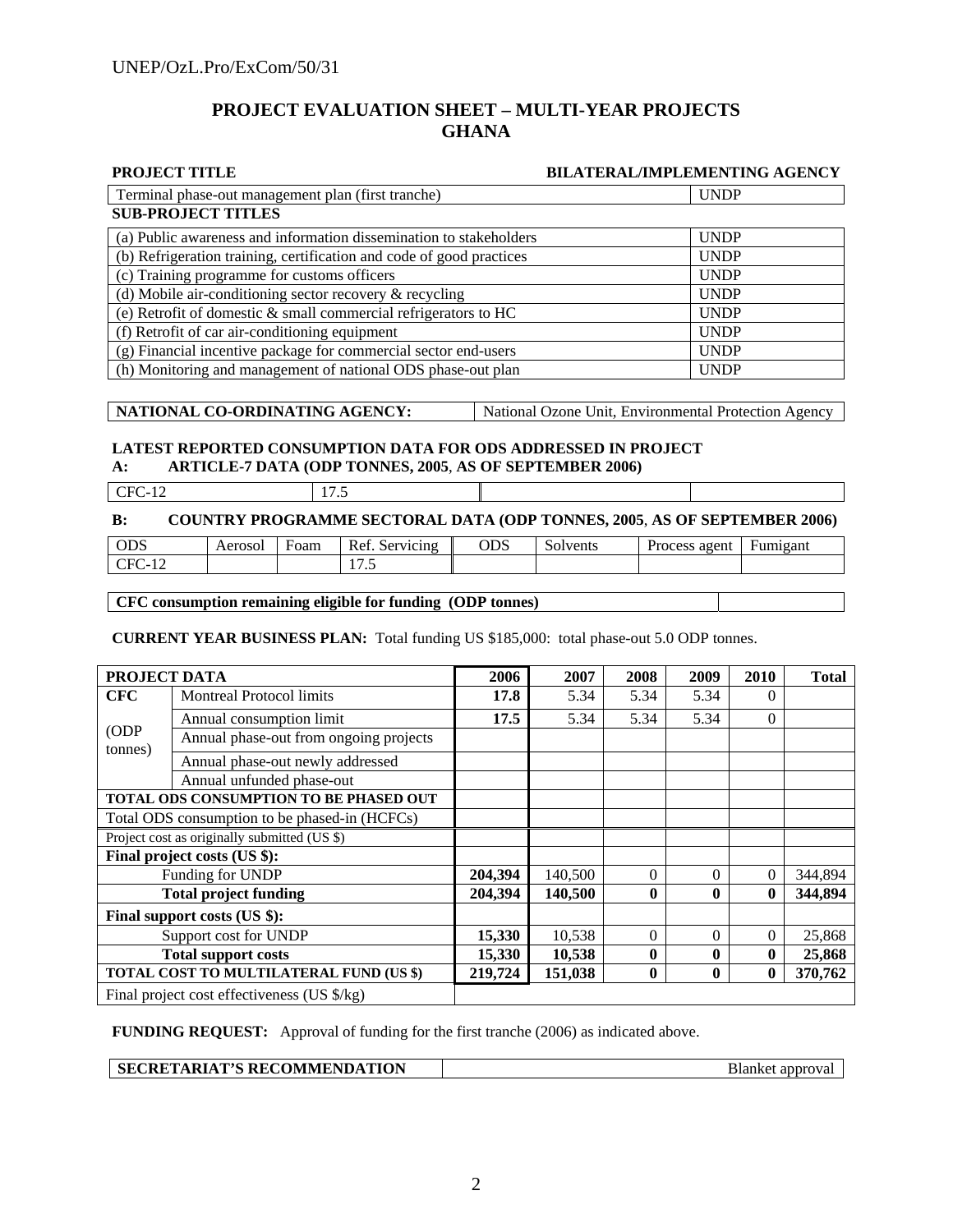# **PROJECT DESCRIPTION**

1. On behalf of the Government of Ghana, UNDP has submitted a terminal phase-out management plan (TPMP) for consideration by the Executive Committee at its 50th Meeting. The total cost of the Ghana TPMP is US \$344,894, plus agency support costs of US \$25,868. The project proposes the complete phase-out of CFCs by the end of 2009. The CFC baseline for compliance is 35.6 ODP tonnes.

# **Background**

2. Prior to the approval of the refrigerant management plan (RMP) for Ghana by the Executive Committee at its 32nd Meeting, the Government of Ghana had implemented three projects in the refrigeration sector, amounting to a sum of US \$458,500. While these projects were successfully implemented, they were not sufficient to assist all refrigeration service technicians in the country, especially those in the informal sector. Therefore, at its 32nd Meeting, the Executive Committee approved the RMP project for Ghana (UNEP/OzL.Pro/ExCom/32/30/Ghana) and allocated US \$375,163 (excluding agency support costs) for its implementation.

#### **Policy and legislation**

3. An ODS import permit has been in place since 1994, but no strict import quotas were applied. In June 2005, the Government enacted specific ODS regulations which included, *inter alia*, controls on import/export, sales and purchases of ODS and mandatory reporting on imports, exports and/or sales of ODS; a ban on CFC-based refrigeration equipment; tax incentive/disincentives on ODS and non-ODS refrigerants; and prosecution of offenders.

#### **Refrigeration servicing sector**

4. Current ODS consumption in Ghana is mainly CFC-12 used for servicing domestic refrigerators, commercial/industrial refrigeration systems, MAC units and refrigerated vehicles, and marine and fishing vessels. Refrigeration systems are repaired by approximately 7,000 technicians. The current prices of refrigerants per kg are: US \$10.00 for CFC-12, US \$3.60 for HCFC-22, US \$46.00 for HFC-134a, US \$22.40 for R-404a (a zero ODP replacement for R-502 refrigerant) and R-407c (a replacement of HCFC-22), US \$21.60 for R-507 (a long term replacement for R-502 or CFC-502 refrigerants) and US \$4.00 for R406a.

5. An ODS licensing system has been operational in Ghana since March 2006. A Ministerial Order issued by the Government prohibits the importation of ODS-based equipment and introduces a quota system for imports of CFCs. The Government is also drafting an Act to give effect to Ghana's obligations under the Vienna Convention and the Montreal Protocol.

#### **Results achieved so far**

6. At its 41st Meeting, the Executive Committee considered a synthesis report on the evaluation of RMPs in several LVC countries (UNEP/Ozl.Pro/ExcCom/41/7), which included a case study for the RMP for Ghana. In summary, through the implementation of the RMP:

(a) CFC consumption has been reduced from 35.57 ODP tonnes in 2001 to 17.50 ODP tonnes in 2005;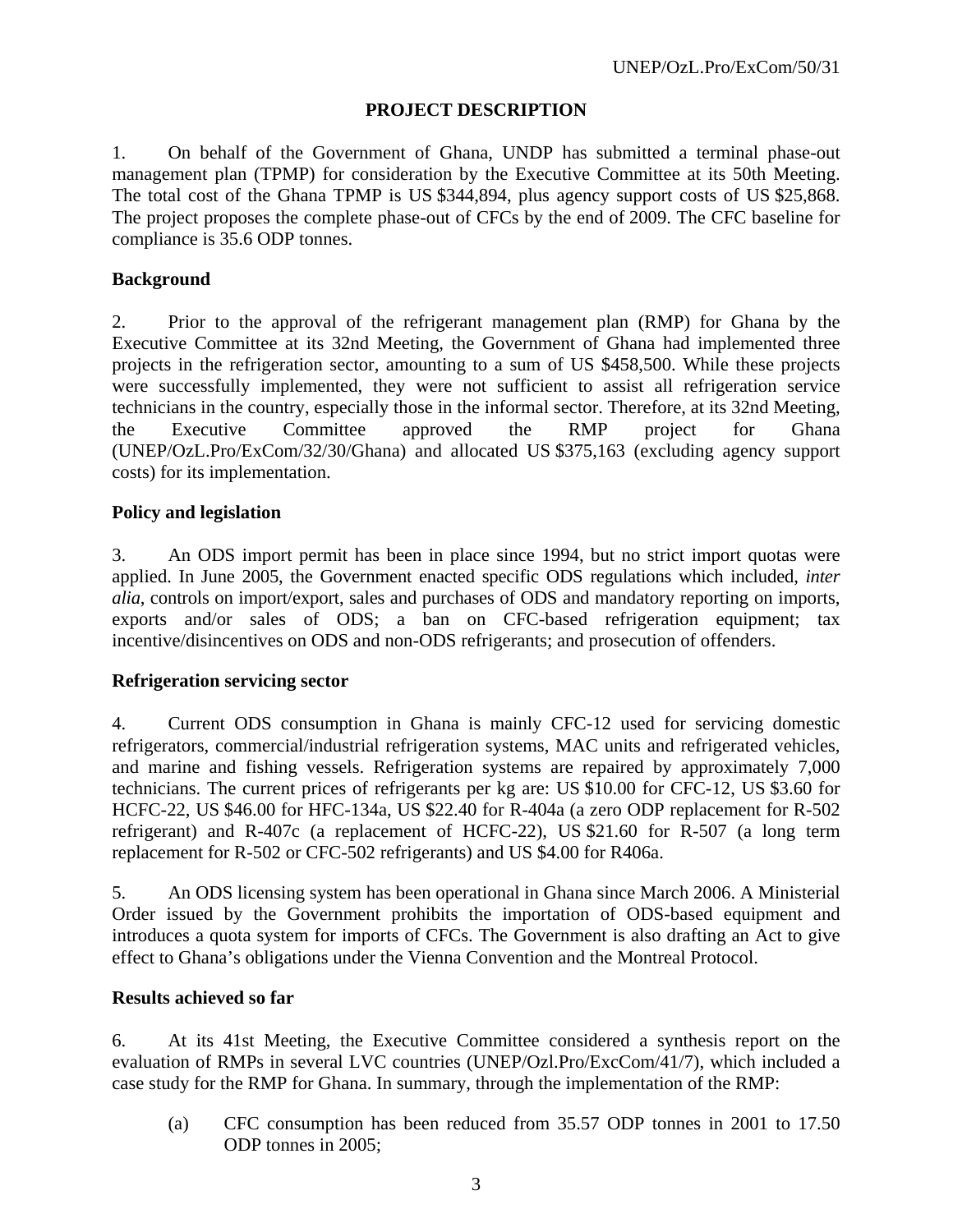- (b) Fourteen CFC-based cold storage facilities have been converted to non-CFC refrigerants with a phase-out of 3.1 ODP tonnes of CFCs; three additional facilities will be completely converted by the end of 2006 with an additional phase-out of 0.64 OPDP tonnes of CFCs;
- (c) A MAC training workshop was held for selected technicians undertaking repairs, maintenance and installation of MAC systems and a network of 16 MAC recovery/recycling units was established. So far, 8.8 tonnes of CFC 12 has been recovered and recycled; and
- (d) A two-phase training programme was organised for the customs officers and a total of 188 officials were trained in control and monitoring of ODS and CFCbased refrigeration equipment. Eleven ODS identification kits were distributed to customs officers.

# **Activities proposed in the TPMP**

7. The Ghana TPMP includes sub-projects that involve: an additional training and certification programme for 6,000 refrigeration technicians and development of a code of good practices; an additional training programme for customs officers; retrofit of refrigeration systems and provision of additional MAC recovery and recycling units; public awareness and information dissemination to stakeholders; and establishing the monitoring and evaluation unit. A detailed work plan for 2007 has been submitted with the TPMP proposal.

8. The Government of Ghana plans the complete phase-out of CFCs by 1 January 2010, in accordance with the provisions of the Montreal Protocol.

# **SECRETARIAT'S COMMENTS AND RECOMMENDATION**

# **COMMENTS**

9. In 2005, the Government of Ghana reported a total CFC consumption of 17.5 ODP tonnes of CFCs under Article 7 of the Montreal Protocol, which was 0.405 ODP tonnes below the allowable level of consumption for that year (i.e., 17.905 ODP tonnes). Further to a request from the Secretariat, UNDP indicated that the Government of Ghana will meet the allowable level of CFC consumption in 2007 due to the successful implementation of the CFC quota system and monitoring mechanisms put in place.

10. During the review of the TPMP for Ghana, the Secretariat was informed that any procurement of recovery and recycling equipment or of service tools for refrigeration technicians, as well as any retrofitting of refrigeration systems, will be based on the recommendations arising from assessments done as part of the monitoring and evaluation exercises for inclusion in subsequent annual work programmes.

11. The Secretariat raised its concern that most of the funding available will be used for additional recovery/recycling and retrofit activities, with very limited amounts of CFCs to be phased-out. In light of the requirements of decisions 41/100 and 49/6, the Secretariat suggested that UNDP examine the merits of using most of the resources available under the TPMP to provide basic service tools to refrigeration technicians; design a procedure that favours the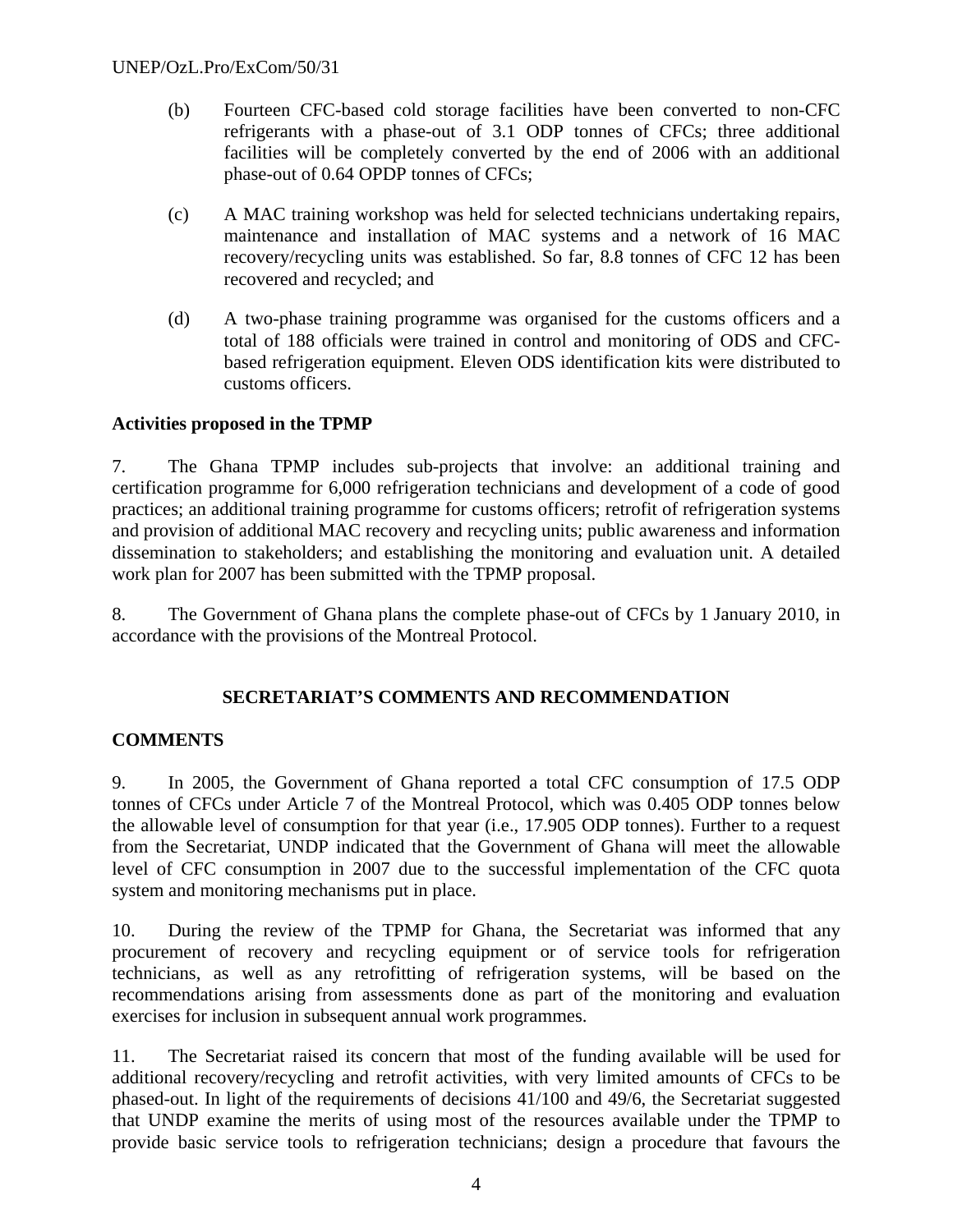importation of non-CFC drop-ins; procure a very limited number of multi-refrigerant recovery and recycling units on an annual basis, and assess retrofitting of CFC-based refrigeration systems to alternative refrigerants on a case-by-case basis.

12. UNDP pointed out that the Government of Ghana is proposing to implement a programme to retrofit domestic refrigerators to hydrocarbon refrigerants and CFC-based MAC systems to HFC-134a, which can be recovered and recycled when the units are serviced. Considering that the import quota for CFC-12 for 2007 will be about 5 tonnes, there is an urgent need to procure and put into operation all of the multi-refrigerant recovery equipment as soon as possible. Under these circumstances, UNDP is of the opinion that the activities proposed in the TPMP should remain as submitted.

# **Agreement**

13. The Government of Ghana submitted a draft agreement between the Government and the Executive Committee with the conditions for the complete phase-out of CFCs in Ghana, which is contained in the annex to the present document.

# **RECOMMENDATION**

14. The Secretariat recommends blanket approval of the TPMP for Ghana. The Executive Committee may wish to:

- (a) Approve, in principle, the terminal phase-out management plan for Ghana, at the amount of US \$344,894 plus agency support costs of US \$25,868 for UNDP;
- (b) Approve the draft agreement between the Government of Ghana and the Executive Committee for the implementation of the national phase-out plan as contained in Annex I to the present document;
- (c) Urge UNDP to take full account of the requirements of decisions 41/100 and 49/6 during the implementation of the terminal phase-out management plan; and
- (d) Approve the first tranche of the plan at the funding levels shown in the table below:

|     | <b>Project Title</b>                               | <b>Project</b><br><b>Funding (US\$)</b> | <b>Support Cost</b><br>US\$) | Implementing<br>Agency |
|-----|----------------------------------------------------|-----------------------------------------|------------------------------|------------------------|
| (a) | Terminal phase-out management plan (first tranche) | 204,394                                 | 15,330                       | UNDP                   |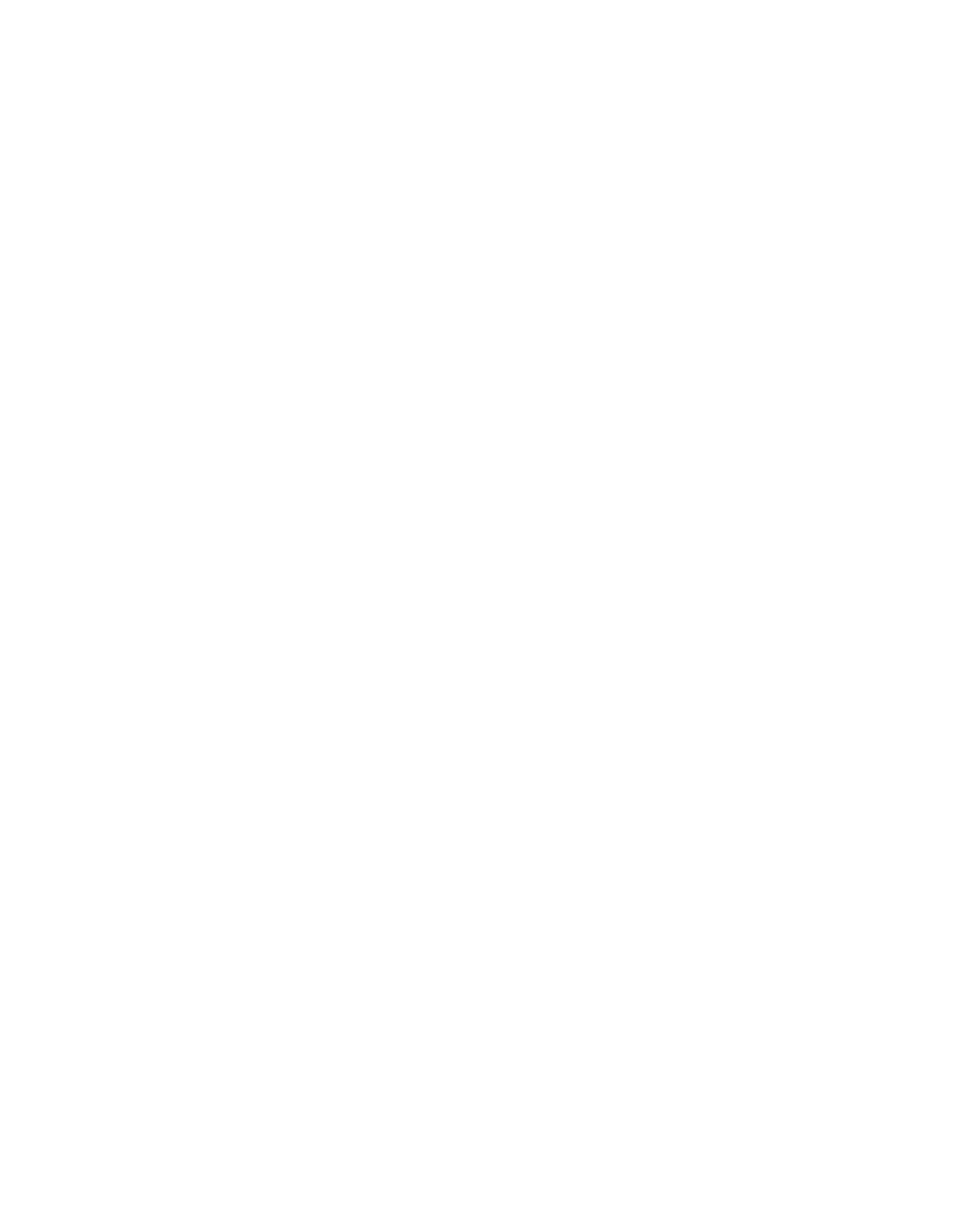#### **Annex I**

# **AGREEMENT BETWEEN GHANA AND THE EXECUTIVE COMMITTEE OF THE MULTILATERAL FUND FOR THE TERMINAL PHASE-OUT MANAGEMENT PLAN**

1. This Agreement represents the understanding Ghana (the "Country") and the Executive Committee with respect to the complete phase-out of controlled use of the ozone-depleting substances set out in Appendix 1-A (the "Substances") prior to 1 January 2010 in compliance with Protocol schedules.

2. The Country agrees to meet the annual consumption limits of the Substances in Annex A (Group I) of the Montreal Protocol as set out in row 2 of Appendix 2-A (the "Targets, and Funding") in this Agreement. The Country accepts that, by its acceptance of this Agreement and performance by the Executive Committee of its funding obligations described in paragraph 3, it is precluded from applying for or receiving further funding from the Multilateral Fund in respect to the Substances as described in the TPMP document.

3. Subject to compliance by the Country with its obligations set out in this Agreement, the Executive Committee agrees in principle to provide the funding set out in row 3 of Appendix 2-A (the "Funding") to the Country. The Executive Committee will, in principle, provide this funding at the Executive Committee meetings specified in Appendix 3-A (the "Funding Approval Schedule").

4. The Country will meet the consumption limits for each of the Substances as indicated in Appendix 2-A. It will also accept independent verification by the relevant implementing agency of achievement of these consumption limits as described in paragraph 9 of this Agreement.

5. The Executive Committee will not provide the Funding in accordance with the Funding Approval Schedule unless the Country satisfies the following conditions at least 30 days prior to the applicable Executive Committee meeting set out in the Funding Approval Schedule:

- (a) That the Country has met the Targets for the applicable year;
- (b) That the meeting of these Targets will be independently verified if requested by the Executive Committee consistent with paragraph (d) of decision 45/54;
- (c) That the Country has substantially completed all actions set out in the last annual implementation programme; and
- (d) That the Country has submitted and received endorsement from the Executive Committee for an annual implementation programme in the form of Appendix 4-A (the "Annual Implementation Programmes") in respect of the year for which funding is being requested.

6. The Country will ensure that it conducts accurate monitoring of its activities under this Agreement. The institutions set out in Appendix 5-A (the "Monitoring") will monitor and report on that monitoring in accordance with the roles and responsibilities set out in Appendix 5-A. This monitoring will also be subject to independent verification as described in paragraph 9.

7. While the Funding was determined on the basis of estimates of the needs of the country to carry out its obligations under this agreement, the Executive Committee agrees that the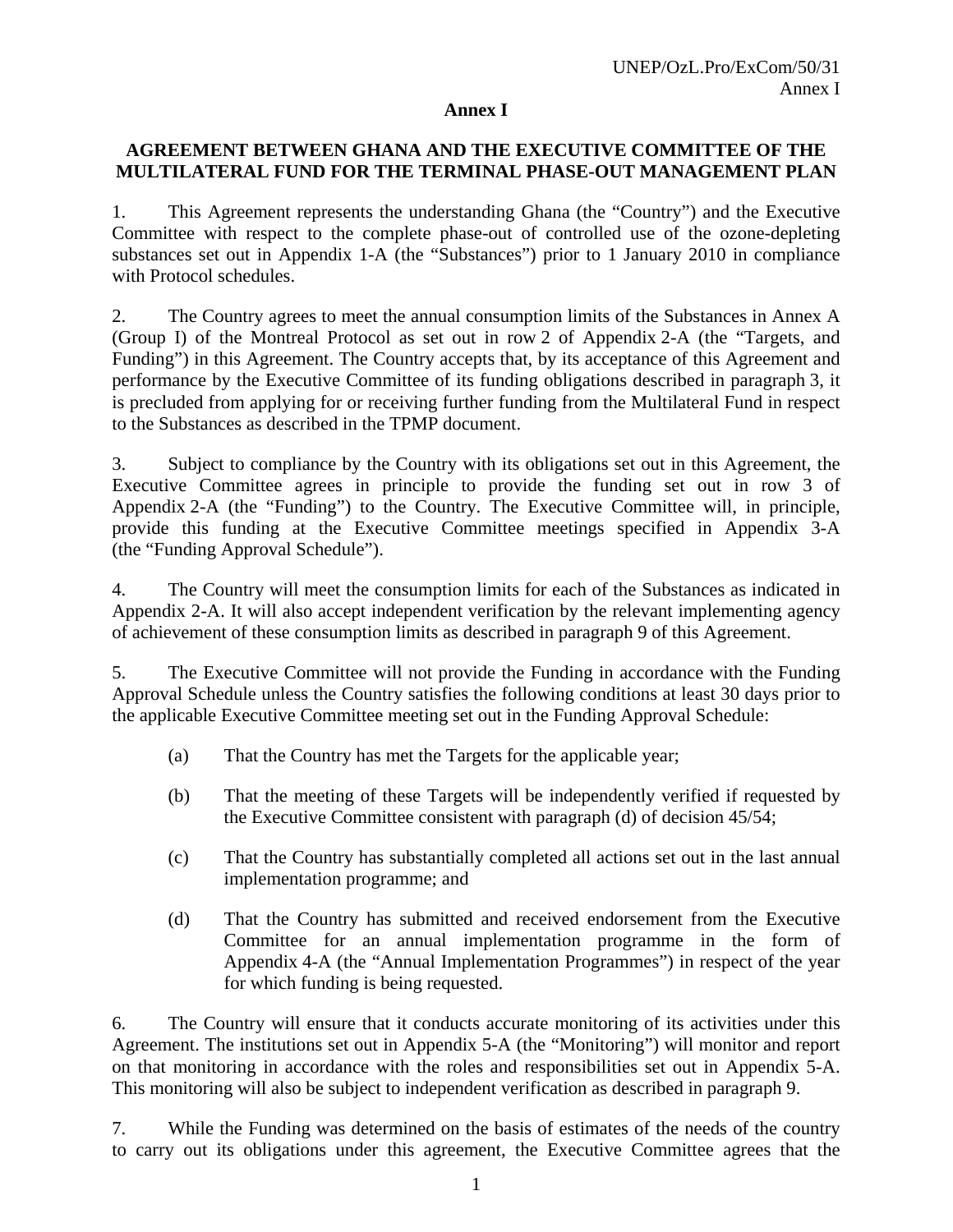country may have the flexibility to reallocate the approved funds, or part of the funds, according to the evolving circumstances to achieve the goals prescribed under this agreement. Reallocations categorized as major changes must be documented in advance in the next annual implementation programme and endorsed by the Executive Committee as described in sub-paragraph 5(d). Reallocations not categorized as major changes may be incorporated in the approved annual implementation programme, under implementation at the time, and reported to the Executive Committee in the report on implementation of the annual programme.

8. Specific attention will be paid to the execution of the activities in the servicing sector, in particular:

- (a) The Country would use the flexibility available under this Agreement to address specific needs that might arise during project implementation;
- (b) The technical assistance programme will be implemented in stages so that remaining resources can be diverted to other activities such as, additional training or procurement of service tools, in cases where the proposed results are not achieved, and will be closely monitored in accordance with Appendix 5-A of this Agreement; and
- (c) The Country and the implementing agencies will take full account of the requirements of decisions 41/100 and 49/6 during the implementation of the terminal phase-out management plan.

9. The Country agrees to assume overall responsibility for the management and implementation of this Agreement and of all activities undertaken by it or on its behalf to fulfil the obligations under this Agreement. UNDP has agreed to be the lead implementing agency (the "Lead IA") in respect of the Country's activities under this Agreement. The Lead IA will be responsible for carrying out the activities listed in Appendix 6-A, including but not limited to verification. The Country also agrees to periodic evaluations, which will be carried out under the monitoring and evaluation work programs of the Multilateral Fund. The Executive Committee agrees, in principle, to provide the Lead IA with the fees set out in row 4 of Appendix 2-A.

10. Should the Country, for any reason, not meet the Targets for the elimination of the Substances in Appendix 1-A or otherwise does not comply with this Agreement, then the Country agrees that it will not be entitled to the Funding in accordance with the Funding Approval Schedule. At the discretion of the Executive Committee, funding will be reinstated according to a revised funding approval schedule determined by the Executive Committee after the Country has demonstrated that it has satisfied all of its obligations that were due to be met prior to receipt of the next instalment of funding under the Funding Approval Schedule. The Country acknowledges that the Executive Committee may reduce the amount of the Funding by the amounts set out in Appendix 7-A in respect of each ODP tonne of reductions in consumption not achieved in any one year.

11. The funding components of this Agreement will not be modified on the basis of any future Executive Committee decision that may affect the funding of any other consumption sector projects or any other related activities in the Country.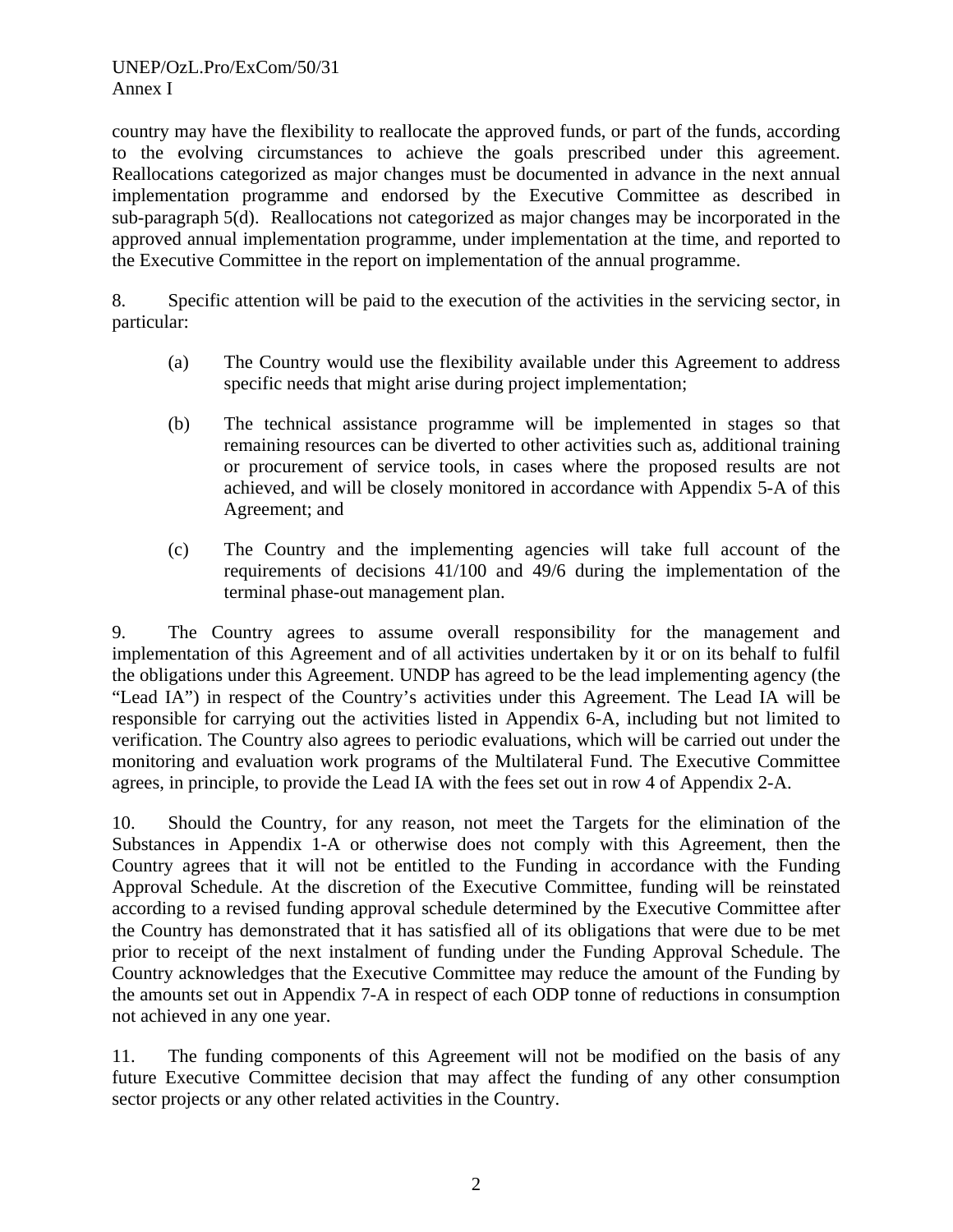12. The Country will comply with any reasonable request of the Executive Committee and the Lead IA to facilitate implementation of this Agreement. In particular, it will provide the Lead IA with access to information necessary to verify compliance with this Agreement.

13. All of the agreements set out in this Agreement are undertaken solely within the context of the Montreal Protocol and as specified in this Agreement. All terms used in this Agreement have the meaning ascribed to them in the Protocol unless otherwise defined herein.

# **APPENDICES**

# **APPENDIX 1-A: THE SUBSTANCES**

| CFC-11, CFC-12, CFC-115<br>  Annex A. |
|---------------------------------------|
|---------------------------------------|

# **APPENDIX 2-A: THE TARGETS, AND FUNDING**

|                                            | 2006    | 2007    | 2008 | 2009 | 2010     | Total   |
|--------------------------------------------|---------|---------|------|------|----------|---------|
| 1. Montreal Protocol consumption limits of | 17.8    | 5.34    | 5.34 | 5.34 | $\theta$ |         |
| Annex A, Group I substances (ODP tonnes)   |         |         |      |      |          |         |
| 2. Max allowable total consumption of      | 17.5    | 5.34    | 5.34 | 5.34 | $\theta$ |         |
| Annex A Group I substances (ODP tonnes)    |         |         |      |      |          |         |
| 3. Lead IA (UNDP) agreed funding (US \$)   | 204,394 | 140,500 |      |      |          | 344,894 |
| 4. Lead IA (UNDP) support costs (US \$)    | 15,330  | 10,538  |      |      |          | 25,868  |
| 5. Total agreed costs (US \$)              | 219,724 | 151,038 |      |      | $\theta$ | 370,762 |

# **APPENDIX 3-A: FUNDING APPROVAL SCHEDULE**

1. Funding will be considered for approval at the last meeting of the year.

# **APPENDIX 4-A: FORMAT OF ANNUAL IMPLEMENTATION PROGRAMME**

1. **Data Country**  Year of plan # of years completed # of years remaining under the plan Target ODS consumption of the preceding year Target ODS consumption of the year of plan Level of funding requested Lead implementing agency Co-operating agency(ies)

#### 2. **Targets**

| <b>Indicators</b> |               | <b>Preceding year</b> | Year of plan |  |
|-------------------|---------------|-----------------------|--------------|--|
| Supply of ODS     | Import        |                       |              |  |
|                   | Total $(1)$   |                       |              |  |
| Demand of ODS     | Manufacturing |                       |              |  |
|                   | Servicing     |                       |              |  |
|                   | Stockpiling   |                       |              |  |
|                   | Total $(2)$   |                       |              |  |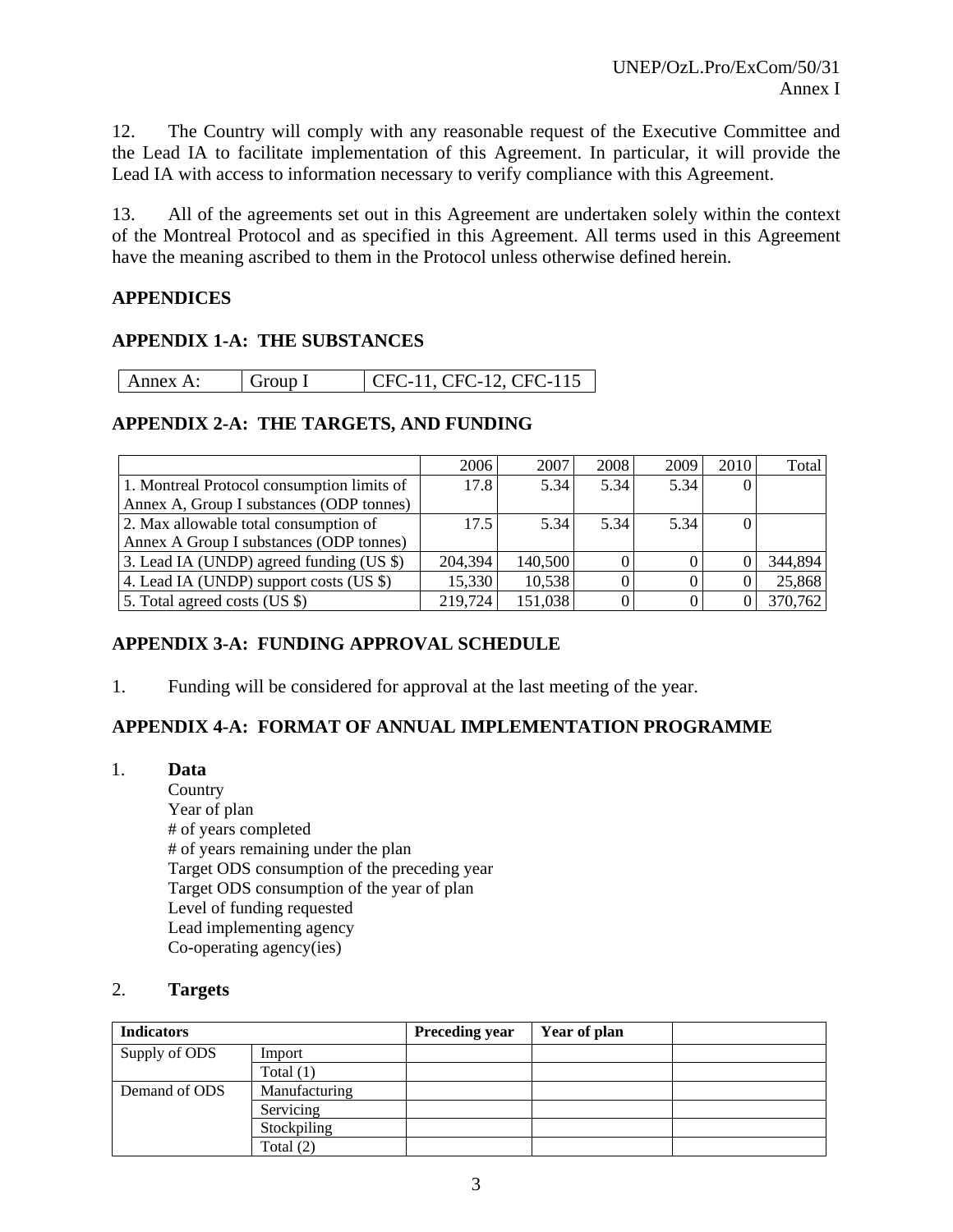## UNEP/OzL.Pro/ExCom/50/31 Annex I

# 3. **Industry Action**

| Sector        | Consumption<br>preceding year<br>(1) | Consumption<br>year of plan<br>(2) | Reduction<br>within year of<br>plan $(1)-(2)$ | Number of<br>projects<br>completed | Number of<br>servicing related out (in ODP<br>activities | ODS phase-<br>tonnes) |
|---------------|--------------------------------------|------------------------------------|-----------------------------------------------|------------------------------------|----------------------------------------------------------|-----------------------|
| Manufacturing |                                      |                                    |                                               |                                    |                                                          |                       |
| Total         |                                      |                                    |                                               |                                    |                                                          |                       |
|               |                                      |                                    |                                               |                                    |                                                          |                       |
| Refrigeration |                                      |                                    |                                               |                                    |                                                          |                       |
| Total         |                                      |                                    |                                               |                                    |                                                          |                       |
| Grand total   |                                      |                                    |                                               |                                    |                                                          |                       |

#### 4. **Technical Assistance**

Proposed Activity: Objective: Target Group: Impact:

#### 5. **Government Action**

| Policy/Activity Planned                               | Schedule of Implementation |
|-------------------------------------------------------|----------------------------|
| Type of policy control on ODS import: servicing, etc. |                            |
| Public awareness                                      |                            |
| <b>Others</b>                                         |                            |

# 6. **Annual Budget:**

| Activity | <b>Planned Expenditures</b><br>until approval of next tranche (US \$) |
|----------|-----------------------------------------------------------------------|
|          |                                                                       |
| Total    |                                                                       |

#### 7. **Administrative Fees**

# **APPENDIX 5-A: MONITORING INSTITUTIONS AND ROLES**

1. All the monitoring activities will be coordinated and managed through the project "Monitoring and Management Unit", which is included within this TPMP.

2. The Lead IA will have a particularly prominent role in the monitoring arrangements because of its mandate to monitor ODS imports, whose records will be used as a crosschecking reference in all the monitoring programmes for the different projects within the TPMP. This organization will also undertake the challenging task of monitoring illegal ODS imports and exports with advisements made to the appropriate national agencies through the National Ozone Office.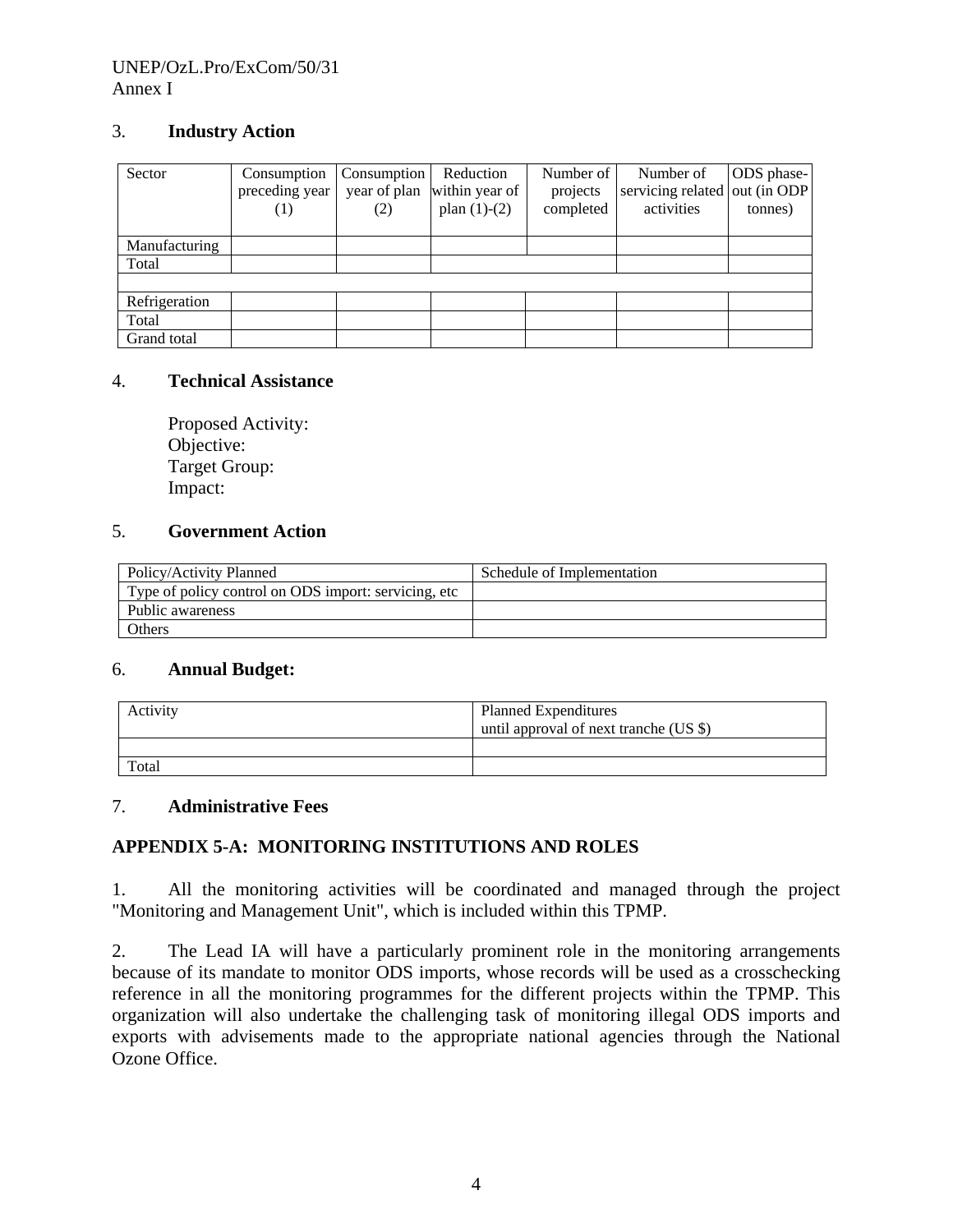# Verification and reporting

3. In accordance to decision 45/54 (d), the Executive Committee reserves the right for independent verification in case the Executive Committee selects Ghana for related auditing. Based on discussion with the Lead IA, Ghana should select the independent organization (auditing) to carry out the verification of the TPMP results and this independent monitoring programme.

4. The monitoring reports will be produced and verified each year, previous to the third meeting of the Executive Committee. These reports will produce the input for the yearly implementation reports required by the Executive Committee.

# **APPENDIX 6-A: ROLE OF THE LEAD IMPLEMENTING AGENCY**

1. The Lead IA will be responsible for a range of activities specified in the project document as follows:

- (a) Ensuring performance and financial verification in accordance with this Agreement and with its specific internal procedures and requirements as set out in the Country's phase-out plan;
- (b) Assisting the Country in preparation of the Annual Implementation Programme;
- (c) Providing verification to the Executive Committee that the Targets have been met and associated annual activities have been completed as indicated in the Annual Implementation Programme consistent with Appendix 5A. In case the Executive Committee selects Ghana consistent with paragraph (d) of decision 45/54 separate funding will be provided by the Executive committee to the Lead IA for this undertaking;
- (d) Ensuring that the achievements in previous annual implementation programmes are reflected in the future annual implementation programme;
- (e) Reporting on the implementation of the Annual Implementation Programme of the preceding year and preparing for annual implementation programme for the year of submission for submission to the Executive Committee, commencing with the 2007 annual implementation programme combined with the report on the 2006 annual implementation programme;
- (f) Ensuring that appropriate independent technical experts carry out the technical reviews undertaken by the Lead IA;
- (g) Carrying out required supervision missions;
- (h) Ensuring the presence of an operating mechanism to allow effective, transparent implementation of the Annual Implementation Programme and accurate data reporting;
- (i) Providing verification that consumption of the Substances has been eliminated in accordance with the Targets, if requested by the Executive Committee;